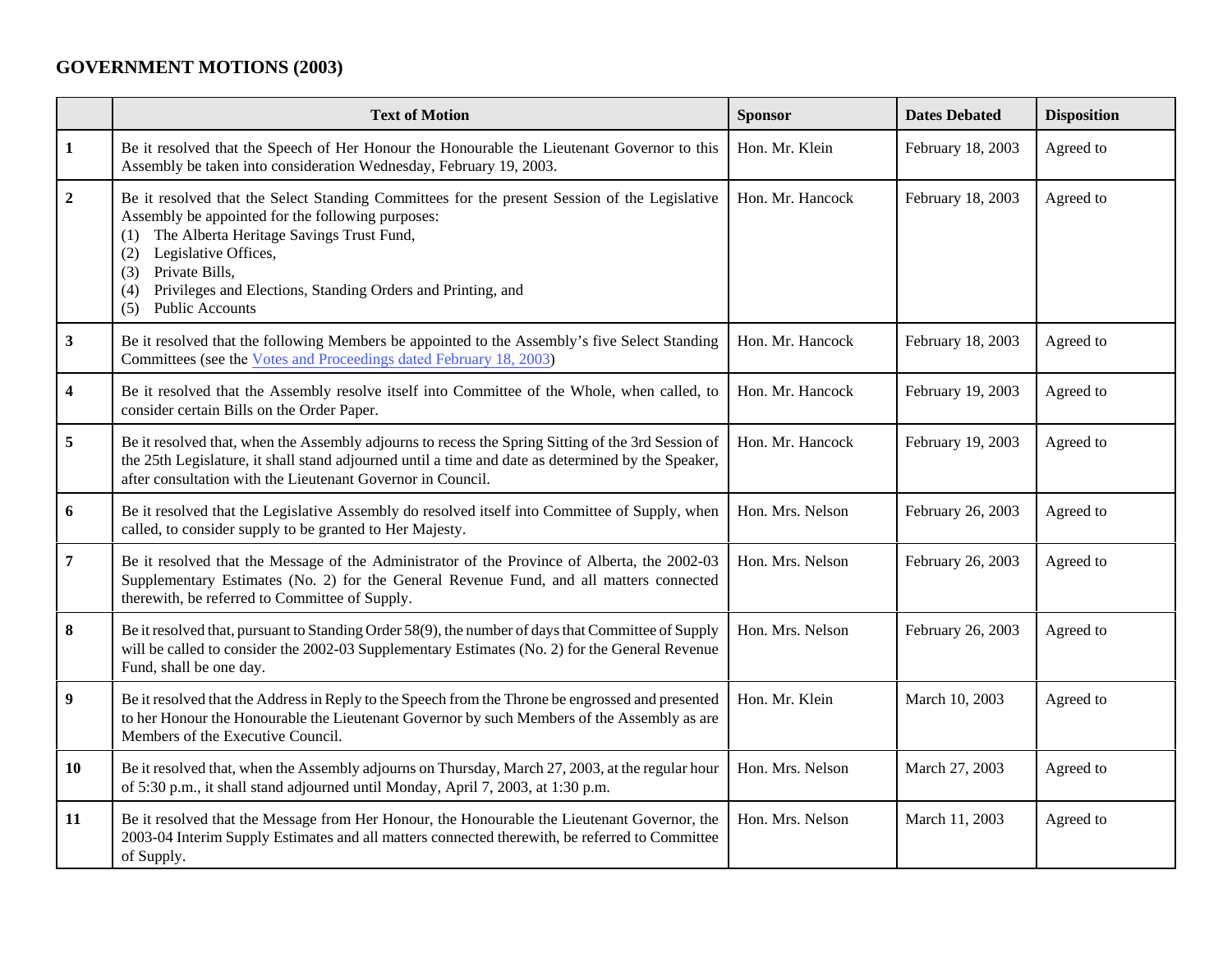|    | <b>Text of Motion</b>                                                                                                                                                                                                                                                                                                                                                                                                                                                                                                                                                                               | <b>Sponsor</b>   | <b>Dates Debated</b>                             | <b>Disposition</b>                                 |
|----|-----------------------------------------------------------------------------------------------------------------------------------------------------------------------------------------------------------------------------------------------------------------------------------------------------------------------------------------------------------------------------------------------------------------------------------------------------------------------------------------------------------------------------------------------------------------------------------------------------|------------------|--------------------------------------------------|----------------------------------------------------|
| 12 | Be it resolved that, pursuant to Standing Order 58(9), the number of days that Committee of Supply<br>will be called to consider the 2003-04 Interim Supply Estimates shall be two days.                                                                                                                                                                                                                                                                                                                                                                                                            | Hon. Mrs. Nelson | March 11, 2003                                   | Agreed to                                          |
| 13 | Be it resolved that, pursuant to Section $11(1)$ of the Electoral Boundaries Commission Act, the<br>Legislative Assembly concur in the recommendations of the Final Report of the Alberta Electoral<br>Boundaries Commission entitled the Proposed Electoral Division Areas, Boundaries and Names<br>for Alberta, tabled in the Assembly on Wednesday, February 19, 2003.                                                                                                                                                                                                                           | Hon. Mr. Hancock | April 8, 2003<br>April 9, 2003<br>April 14, 2003 | Adjourned<br>Adjourned<br>Agreed to on<br>division |
| 14 | Be it resolved that, when further consideration of Bill 3, Electric Utilities Act is resumed, not more<br>than one hour shall be allotted to any further consideration of the Bill at Committee of the Whole,<br>at which time every question necessary for the disposal of this stage of the Bill shall be put<br>forthwith.                                                                                                                                                                                                                                                                       | Hon. Mr. Hancock | March 24, 2003                                   | Agreed to on<br>division                           |
| 15 | Be it resolved that, when further consideration of Bill 19, Gas Utilities Statutes Amendment Act,<br>2003 is resumed, not more than one hour shall be allotted to any further consideration of the Bill<br>at Committee of the Whole, at which time every question necessary for the disposal of this stage<br>of the Bill shall be put forthwith.                                                                                                                                                                                                                                                  | Hon. Mr. Hancock | March 20, 2003                                   | Agreed to on<br>division                           |
| 16 | Be it resolved that, when further consideration of Bill 27, Labour Relations (Regional Health<br>Authorities Restructuring) Amendment Act, 2003 is resumed, not more than one hour shall be<br>allotted to any further consideration of the Bill at Committee of the Whole, at which time every<br>question necessary for the disposal of this stage of the Bill shall be put forthwith.                                                                                                                                                                                                            | Hon. Mr. Hancock | March 24, 2003                                   | Agreed to on<br>division                           |
| 17 | Be it resolved that the Standing Orders of the Assembly be amended as follows:<br>1. Standing Order 7(1) is amended by adding "Tablings to the Clerk" after "Tabling Returns"<br>and Reports"<br>2. Standing Order 37.1(2) is amended by striking out "Tabling Returns and Reports" and<br>substituting "Tablings to the Clerk"<br>3. Standing Order 58(5) is amended by striking out "immediately after Orders of the Day are<br>called" and substituting "not later than 3:10 p.m. provided that Orders of the Day have<br>already been called"<br>4. This motion comes into force April 7, 2003. | Hon. Mr. Hancock | April 7, 2003                                    | Agreed to                                          |
| 18 | Be it resolved that the Messages of Her Honour the Honourable the Lieutenant Governor, the<br>2003-04 Offices of the Legislative Assembly Estimates, the 2003-04 Government and Lottery Fund<br>Estimates and Business Plans, and all matters connected therewith be referred to Committee of<br>Supply.                                                                                                                                                                                                                                                                                            | Hon. Mrs. Nelson | April 8, 2003                                    | Agreed to                                          |
| 19 | Be it resolved that the Assembly approve in general the business plans and fiscal policies of the<br>Government.                                                                                                                                                                                                                                                                                                                                                                                                                                                                                    | Hon. Mrs. Nelson | April 8, 2003<br>April 8, 2003                   | Adjourned<br>Adjourned                             |